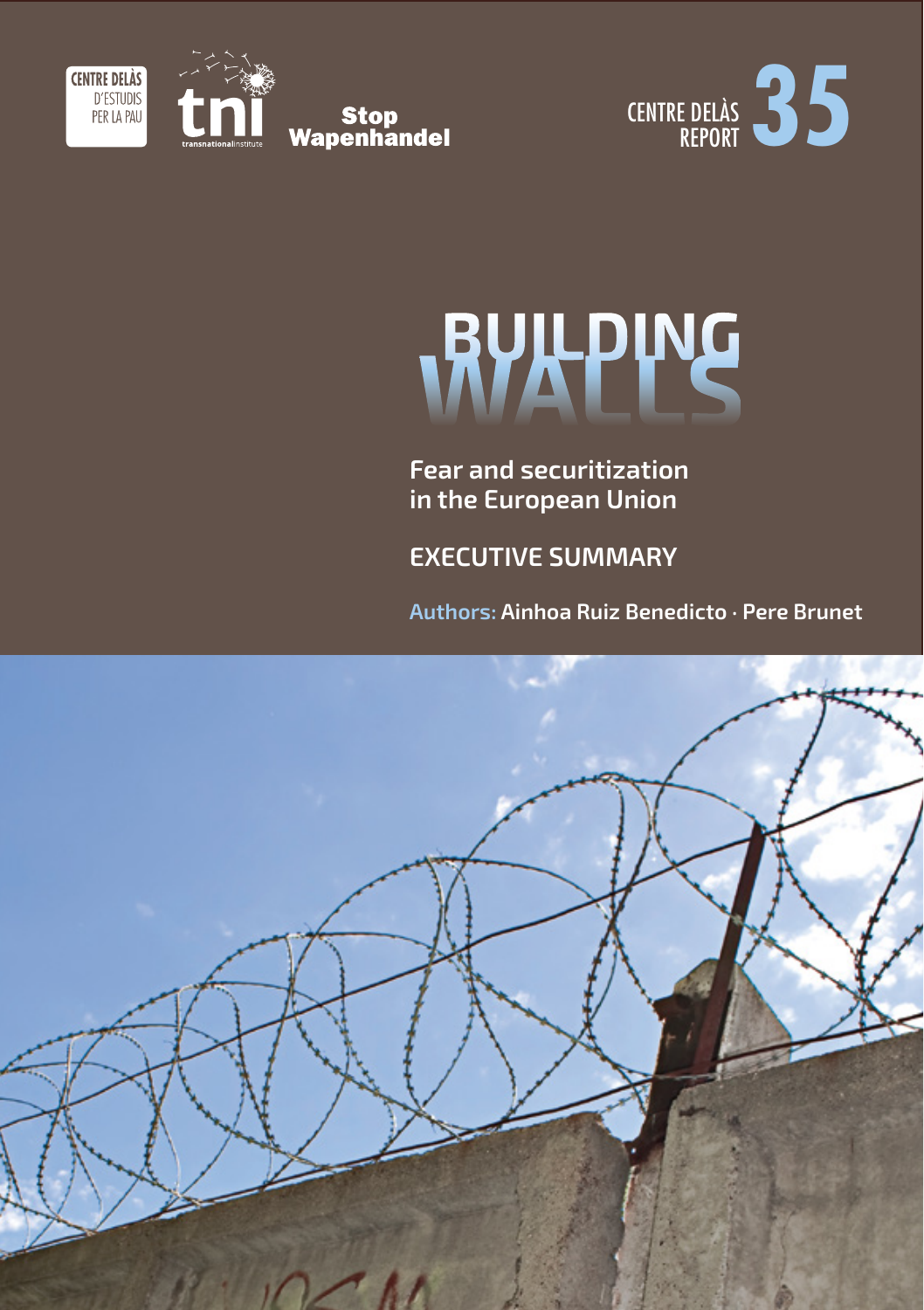## **Executive Summary**

On November 9<sup>th</sup> 1989, the Berlin Wall fell, marking what many hoped would be a new era of cooperation and openness across borders. German President Horst Koehler celebrating its demise years later spoke of an 'edifice of fear' replaced by a 'place of joy', opening up the possibility of a 'cooperative global governance which benefits everyone'. 30 years later, the opposite seems to have happened. Edifices of fear, both real and imaginary, are being constructed everywhere fuelling a rise in xenophobia and creating a far more dangerous walled world for refugees fleeing for safety.

This report reveals that member states of the European Union and the Schenghen area have constructed almost 1000 km of walls, the equivalent of more than six times the total length of the Berlin Walls,<sup>1</sup> since the nineties to prevent displaced people migrating into Europe. These physical walls are accompanied by even longer 'maritime walls', naval operations patrolling the Mediterranean, as well as 'virtual walls', border control systems that seek to stop people entering or even travelling within Europe, and control movement of population. Europe has turned itself in the process into a fortress excluding those outside– and in the process also increased its use of surveillance and militarised technologies that has implications for its citizens within the walls.

This report seeks to study and analyse the scope of the fortification of Europe as well as the ideas and narratives upon which it is built. This report examines the walls of fear stoked by xenophobic parties that have grown in popularity and exercise an undue influence on European policy. It also examines how the European response has been shaped in the context of post-9/11 by an expanded security paradigm, based on the securitization of social issues. This has transformed Europe's policies from a more social agenda to one centred on security, in which migrations and the movements of people are considered as threats to state security. As a consequence, they are approached with the traditional security tools: militarism, control, and surveillance.

Europe's response is unfortunately not an isolated one. States around the world are answering the biggest global security problems through walls, militarisation, and isolation from other states and the rest of the world. This has created an increasingly hostile world for people fleeing from war and political prosecution.

The foundations of "Fortress Europe" go back to the Schengen Agreement in 1985, that while establishing freedom of movement within EU borders, demanded more control of its external borders. This model established the idea of a safe interior and an unsafe exterior.



<sup>1.</sup> The Berlin Wall was composed of a wall of 45 km at East Berlin plus 115 km at West Berlin.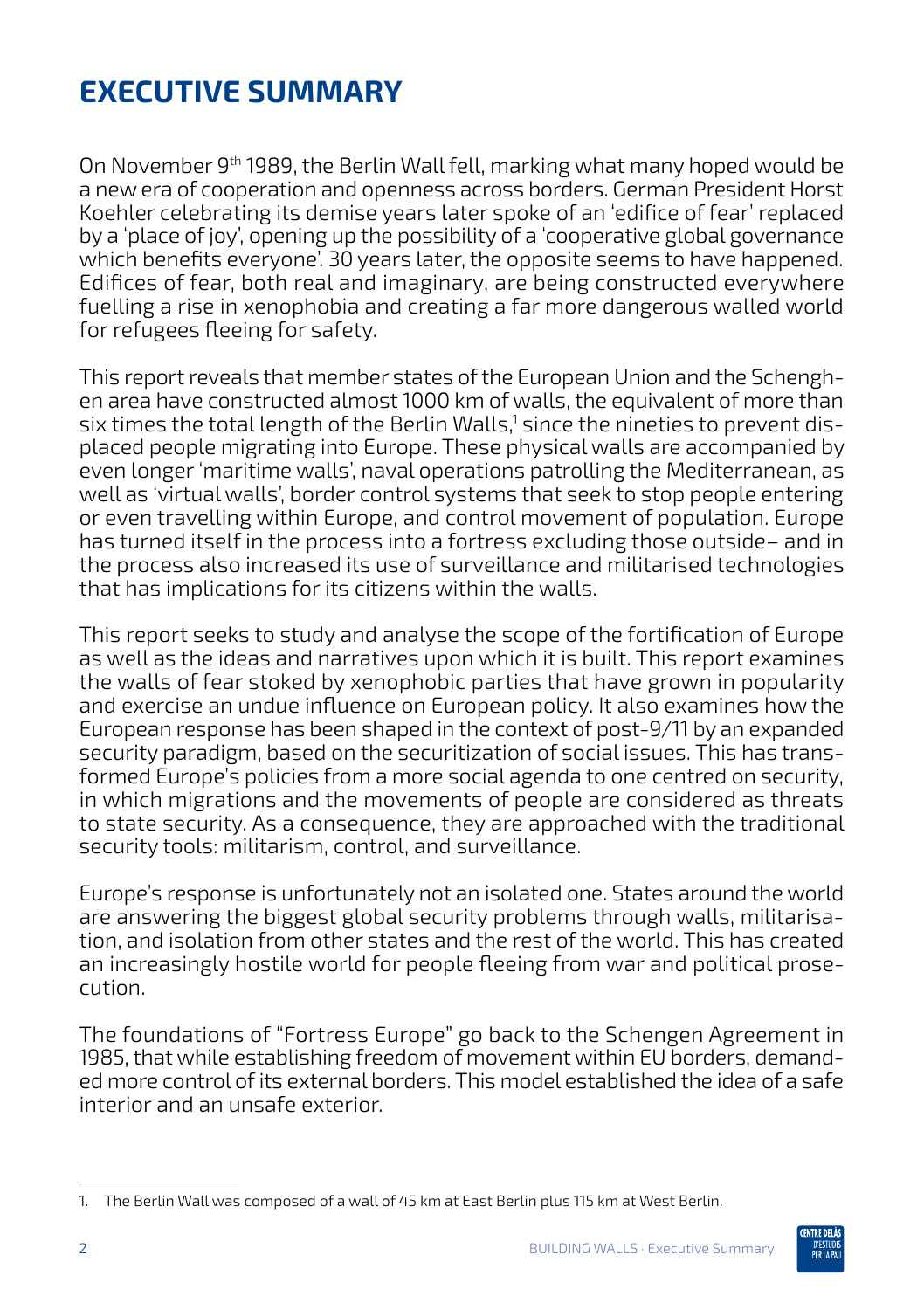Successive European security strategies after 2003, based on America's "Homeland Security" model, turned the border into an element that connects local and global security. As a result, the European Union Common Foreign and Security Policy (CFSP) became increasingly militarised, and migration was increasingly viewed as a threat.

Fortress Europe was further expanded with policy of externalization of the border management to third countries in which agreements have been signed with neighbouring countries to boost border control and accept deported migrants. The border has thus been transformed into a bigger and wider geographical concept.

#### **The walls and barriers to the free movement of persons**

- The investigation estimates that the member states of the European Union and the Schengen area have constructed almost 1000 km of walls on their borders since the nineties, to prevent the entrance of displaced people and migration into their territory.
- $\blacksquare$  The practice of building walls has grown immensely, from 2 walls in the decade of the 1990s to 15 in 2017. 2015 saw the largest increase, the number of walls grew from 5 to 12.
- 10 out of 28 member states (Spain, Greece, Hungary, Bulgaria, Austria, Slovenia, the UK, Latvia, Estonia and Lithuania) have built walls on their borders to prevent immigration, all of them belonging to the Schengen area except for Bulgaria and the United Kingdom.
- One country that is not a member of the European Union but belongs to the Schengen area has built a wall to prevent migration (Norway). Another (Slovakia) has built internal walls for racial segregation. A total of 13 walls have been built on EU borders or inside the Schengen area.<sup>2</sup>
- Two countries, both members of the European Union and the Schengen area, (Spain and Hungary) have built two walls on their borders to control migration. Another two (Austria and the United Kingdom) have built walls on their shared borders with Schengen countries (Slovenia and France respectively). A country outside of the European Union, but part of the so-called Balkan route (Macedonia), has built a wall to prevent migration.
- Internal controls of the Schengen area, regulated and normalized by the Schengen Borders Code of 2006, have been gone from being an exception to be the political norm, justified on the grounds of migration control and political events (such as political summit, large demonstrations or high profile visitors to a country). From only 3 internal controls in 2006, there were

<sup>2.</sup> The walls on Cyprus and Northern Ireland were built previous to the period under study.

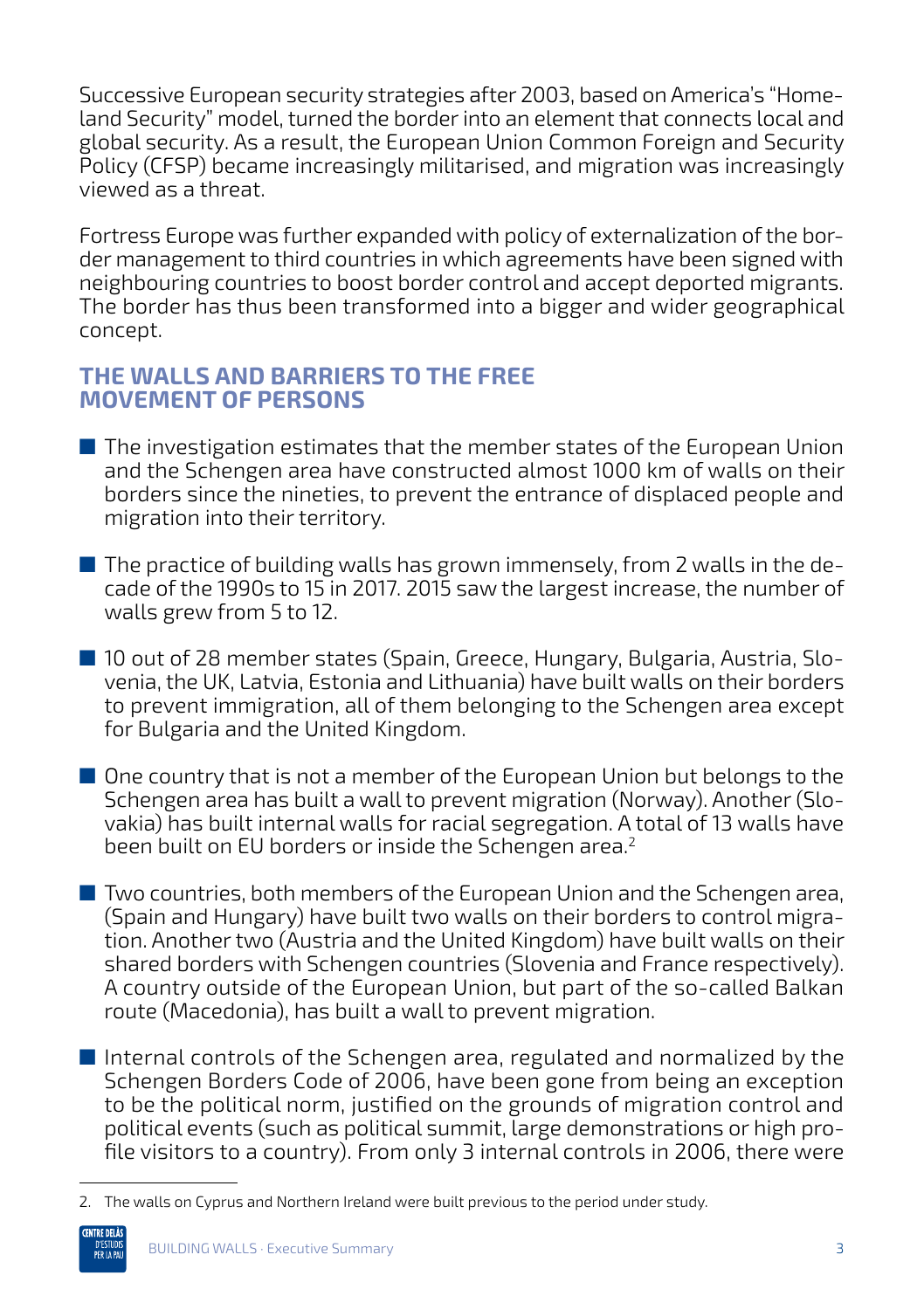20 in 2017, which indicates the expansion in restrictions and monitoring of peoples' movements.

- The maritime environment, particularly the Mediterranean, provides more barriers. The analysis shows that of the 8 main EU maritime operations (Mare Nostrum, Poseidon, Hera, Andale, Minerva, Hermes, Triton and Sophia) none have an exclusive mandate of rescuing people. All of them have had, or have, the general objective of fighting crime in border areas. Only one of them (Mare Nostrum) included humanitarian organisations in its fleet, but was replaced by Frontex's "Triton" Operation (2013-2015) which had an increased focus on prosecuting border-related crimes. Another operation (Sophia) included direct collaboration with a military organization (NATO) with a mandate focused on the persecution of persons that transport people on migratory routes. Analysis of these operations show that their treatment of crimes is sometimes similar to their treatment of refugees, framed as issues of security and treating refugees as threats.
- There are also growing numbers of 'virtual walls' which seek to control, monitor and surveil people's movements. This has resulted in the expansion, especially since 2013, of various programs to restrict people's movement (VIS, SIS II, RTP, ETIAS, SLTD and I-Checkit) and collect biometric data. The collected data of these systems are stored in the EURODAC database, which allows analysis to establish guidelines and patterns on our movements. EU-ROSUR is deployed as the surveillance system for border areas.

#### **Frontex: the walls' borderguards**

- The European Border and Coast Guard Agency (Frontex) plays an important role in this whole process of fortress expansion and also acts and establishes coordination with third countries by its joint operation Coordination Points. Its budgets have soared in this period, growing from 6.2 million in 2005 to 302 million in 2017.
- An analysis of Frontex budget data shows a growing involvement in deportation operations, whose budgets have grown from 80,000 euros in 2005 to 53 million euros in 2017.
- The European Agency for the Border and Coast Guard (Frontex) deportations often violate the rights of asylum-seeking persons. Through Frontex's agreements with third countries, asylum-seekers end up in states that violate human rights, have weak democracies, or score badly in terms of human development (HDI).

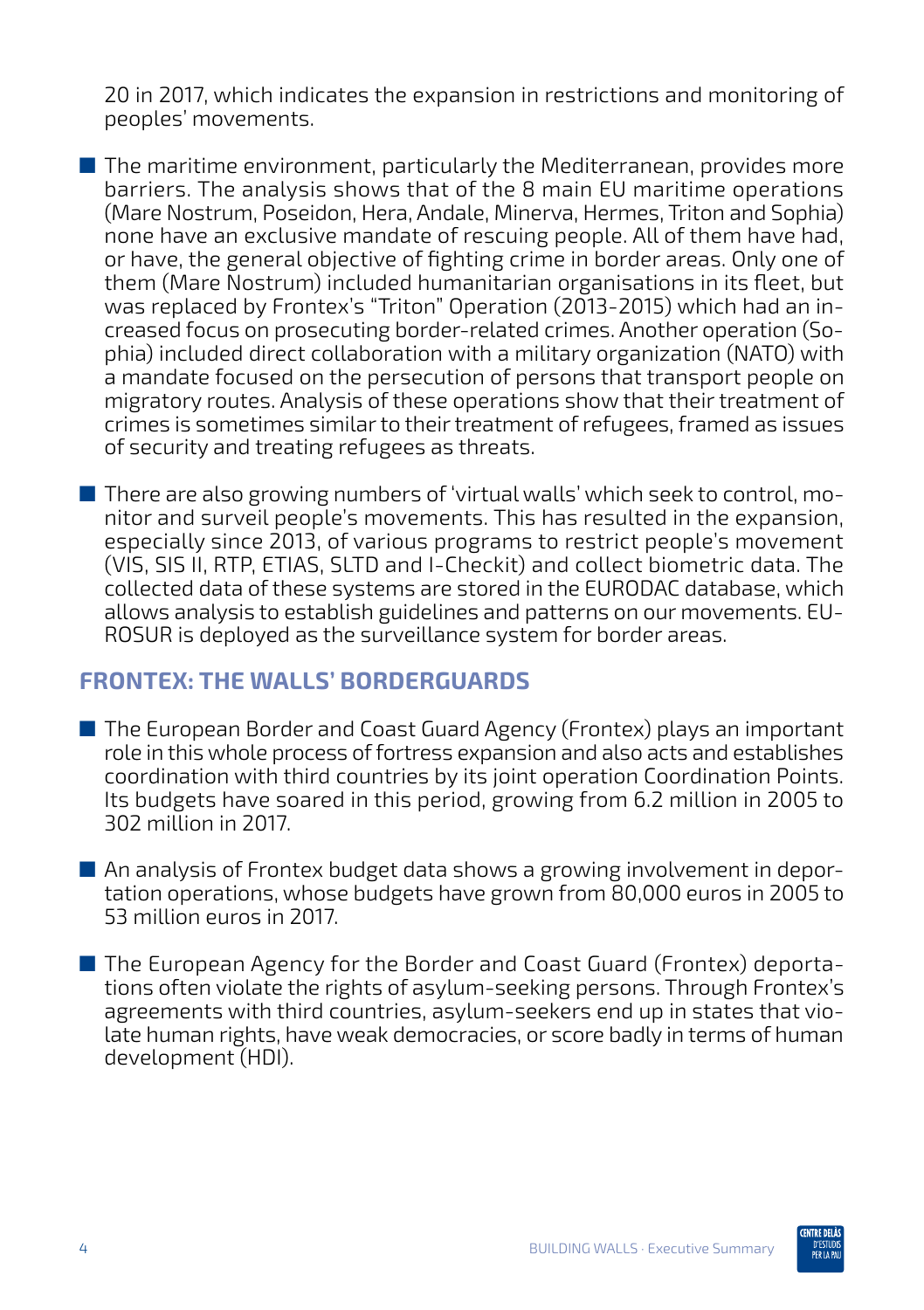### **Walls of fear and the influence of the far-right**

- The far-right have manipulated public opinion to create irrational fears of refugees. This xenophobia sets up mental walls in people, who then demand physical walls. The analysed data shows a worrying rise in racist opinions in recent years, which has increased the percentage of votes to European parties with a xenophobic ideology, and facilitated their growing political influence.
- $\blacksquare$  In 28 EU member states, there are 39 political parties classified as extreme right populists that at some point of their history have had at least one parliamentary seat (in the national Parliament or in the European Parliament). At the completion of this report (July 2018), 10 member states (Germany, Austria, Denmark, Finland, France, Netherlands, Hungary, Italy, Poland and Sweden) have xenophobic parties with a strong presence, which have obtained more than half a million votes in elections since 2010. With the exception of Finland, these parties have increased their representation. In some cases, like those in Germany, Italy, Poland and Sweden, there has been an alarming increase, such as Alternative for Germany (AfD) winning 94 seats in the 2017 elections (a party that did not have parliamentary representation in the 2013 elections), the Law and Justice party (PiS) in Poland winning 235 seats after the 2015 elections (an increase of 49%), and Lega Nord's (LN) strong growth in Italy, which went from 18 seats in 2013 to 124 seats in 2018.
- Our study concludes that, in 9 of these 10 states, extreme right-wing parties have a high degree of influence on the government's migration policies, even when they are a minority party. In 4 of them (Austria, Finland, Italy and Poland) these parties have ministers in the government. In 5 of the remaining 6 countries (Germany, Denmark, Holland, Hungary, and Sweden), there has been an increase of xenophobic discourse and influence. Even centrist parties seem happy to deploy the discourse of xenophobic parties to capture a sector of their voters rather than confront their ideology and advance an alternative discourse based on people's rights. In this way, the positions of the most radical and racist parties are amplified with hardly any effort. In short, our study confirms the rise and influence of the extreme-right in European migration policy which has resulted in the securitization and criminalization of migration and the movements of people.

The mental walls of fear are inextricably connected to the physical walls. Racism and xenophobia legitimise violence in the border area Europe. These ideas reinforce the collective imagination of a safe "interior" and an insecure "outside", going back to the medieval concept of the fortress. They also strengthen territorial power dynamics, where the origin of a person, among other factors, determines her freedom of movement.

In this way, in Europe, structures and discourses of violence have been built up, diverting us from policies that defend human rights, coexistence and equality, or more equal relationships between territories.

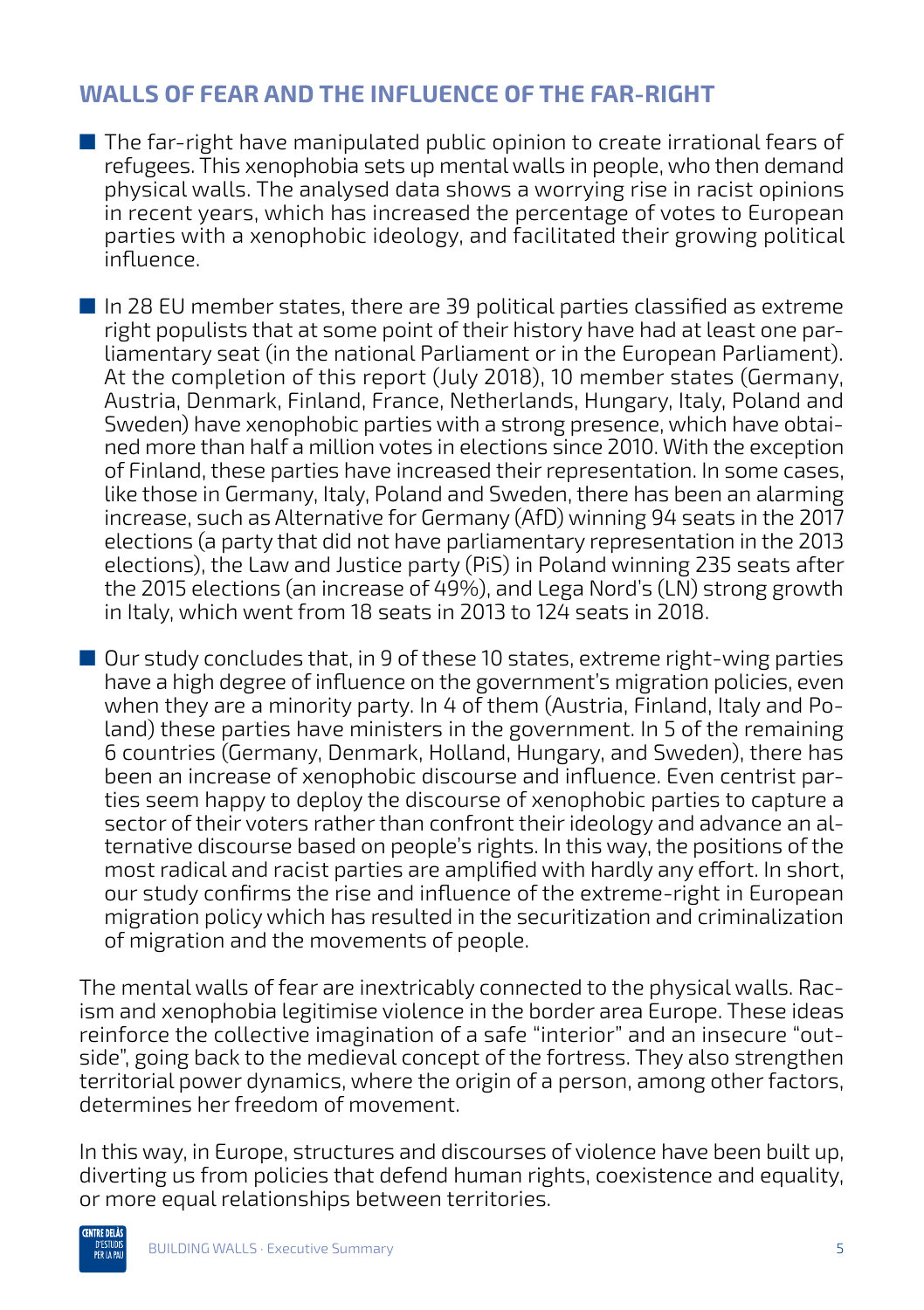## **Conclusions**

The countries of the European Union are dealing with the movements of forcibly displaced persons and migratory flows by constructing walls, locking down borders, surveilling, monitoring and stopping people's movements.

All these policies have been legitimised and reinforced by a rise in xenophobic and racist policies, consolidating the structural violence treats people as illegal and a threat to our security.

Instead of focusing on humanitarian methods of dealing with large flows of migrants and addressing structural problems of global violence and economic inequality, they have chosen to build social, political, and physical walls arguing that this will prevent insecurity and terror in European territories.

The result has been the consolidation of a fortress Europe made up of reinforced external borders and the construction of physical and virtual walls across Europe and its surrounding countries. It is a fortress built on the structures of racism and inequality, where movement is treated as suspicious and where the "other" constitutes a threat. It is a disturbing trend and one that in the current political environment looks to be unstoppable. However it is worthwhile remembering that just over 30 years ago, the Berlin Wall seemed similarly permanent and intransigent. Yet a popular mass movement rose out of nowhere, brought the wall crashing down and ended decades of communist rule. A similar movement is needed now to bring down the walls of this era. Walls may be easy and politically expedient to build, but a future for Europe based on walls is ultimately an inhumane and bleak future serving the interests of only a rich few. We need a hopeful future in which no-one is illegal and in which resources are equitably shared.